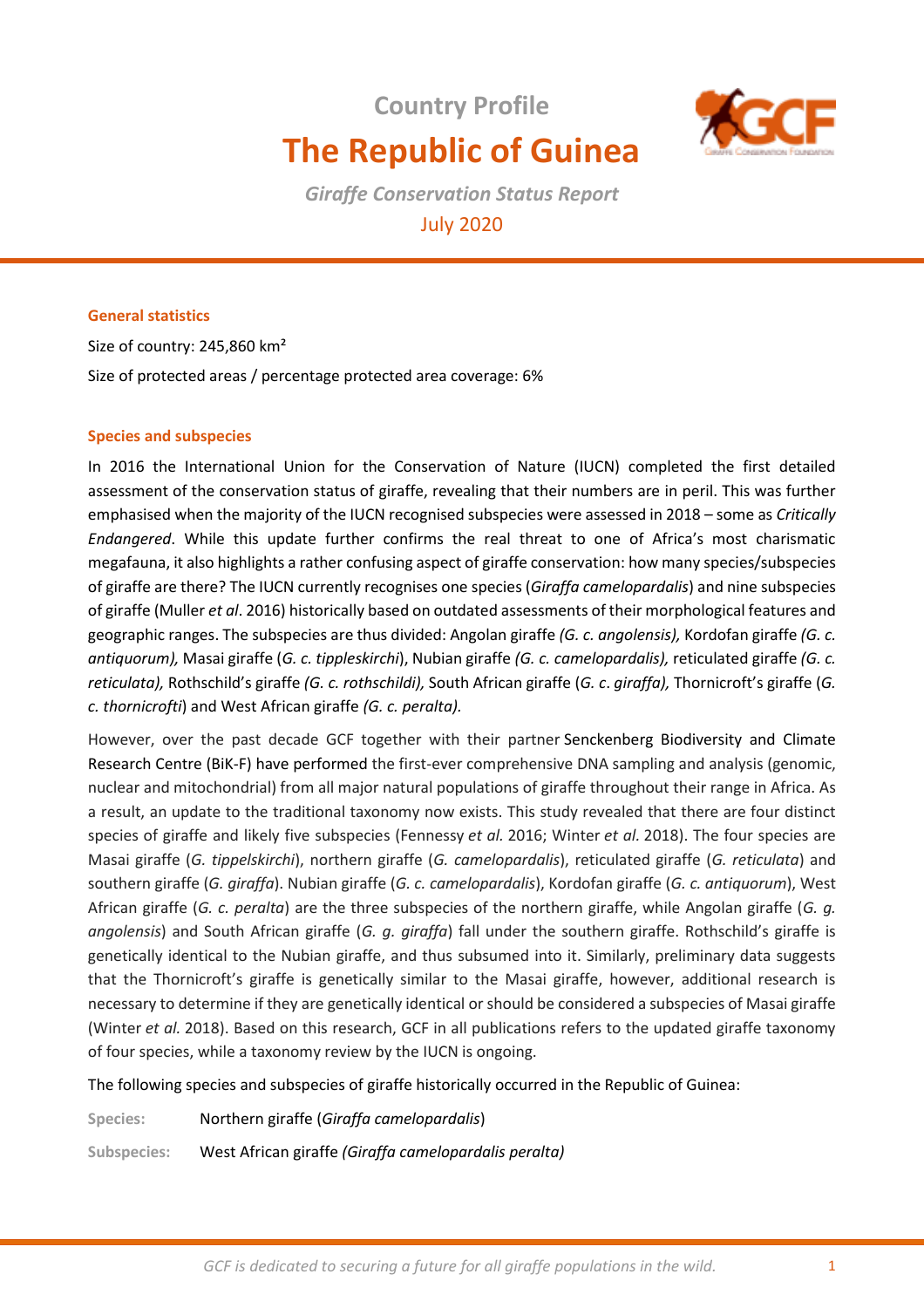### **Conservation Status**

**IUCN Red List (IUCN 2018):** 

*Giraffa camelopardalis* (as a species, old taxonomy) – Vulnerable (Muller *et al.* 2018)

*Giraffa camelopardalis peralta* – Vulnerable (Fennessy *et al.* 2018)

**In the Republic of Guinea:** 

Extinct.

# **Issues/threats**

The Republic of Guinea (referred to as Guinea in this report) is one of the poorest countries in the world (Wikipedia 2014). Located in West Africa, Guinea forms a crescent as it curves from its western border on the Atlantic Ocean toward the east and the south, sharing its northern border with Guinea-Bissau, Senegal and Mali, and its southern border with Sierra Leone, Liberia, and Ivory Coast. Historically, West African giraffe (Giraffa camelopardalis peralta)<sup>1</sup> occurred in the savannas of northern Guinea but is now extinct in the country (Fennessy & Brown 2010; East 1999).

Once widely distributed across the Sudano-Sahelian Zone, from Senegal to Lake Chad, West African giraffe have been extirpated from most of its former range by illegal hunting and habitat alteration, destruction, and fragmentation (Hassanin *et al.* 2007; Ciofolo 1995; Dagg & Foster 1976; Happold 1969). The extension of agriculture, deforestation and infrastructure development caused severe loss of habitat, while the introduction of firearms resulted in extensive hunting of giraffe for meat and hides (East 1999; Le Pendu & Ciofolio 1999; Ciofolio & Le Pendu 1998; Ciofolio 1995, Mauny 1957). Increasing aridity and a series of intense droughts have also contributed to the dramatic decline of West African giraffe in the region (Le Pendu & Ciofolio 1999; Dagg & Foster 1976).

In Guinea, high human population density, exacerbated by refugee influx from conflict ridden neighbouring countries, has increased the demands on the environment, resulting in over-exploitation and consequent degradation of natural resources (FFI 2014; UNEP 2000). Rapid deforestation, coupled with the clearing of land for cultivation and the intensification of hunting to meet food demands, have resulted in a general loss of biodiversity, has exerted severe pressure on wildlife populations, and has threatened the survival of many species in the country (UNEP 2000). Although little is known about the mammals of Guinea (Stuart *et al.* 1990; Barnett *et al.* 1996), these factors may have contributed to the extirpation of giraffe from the country. Today, the only surviving population of West African giraffe occurs in the south-western parts of Niger, where they persist in a densely populated, unprotected region that is under severe anthropogenic pressure (Hasannin *et al.* 2007; Le Pendu & Ciofolio 1999).

#### **Estimate population abundance and trends**

#### **Historic**

The historically reported range of West African giraffe varies from being almost non-existent to widely spread across the continent's north-west (Fennessy 2008). During the Palaeolithic period, giraffe reportedly ranged across a major part of North and West Africa, now covered by the Sahara Desert (Mauny 1957; Dekeyser 1955). Although Dagg & Foster (1976) reported the former distribution of West African giraffe to cover most countries of West and Central Africa (including Benin, Burkina Faso, Ghana, Guinea, Mali, Mauritania, Niger,

<sup>1</sup> Although East (1999) referred to *G. c. peralta and G. c. antiquorum* collectively as western giraffe, *G. c. peralta* is now assumed to be West African giraffe as referred to throughout this document.

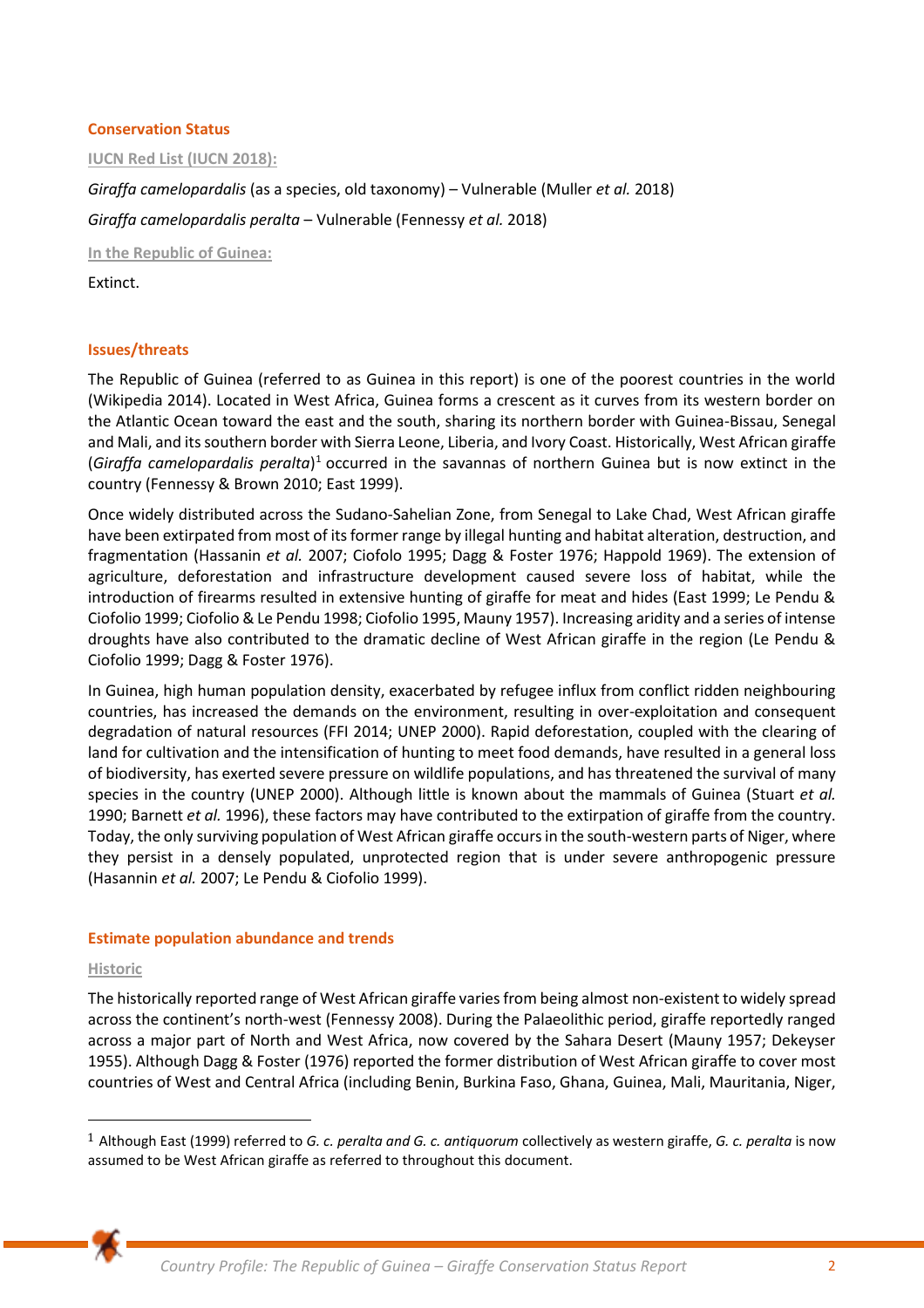Nigeria, Senegal, Togo, Cameroon, Central African Republic and Chad), a genetic study by Hassanin *et al.* (2007) concluded that the giraffe of West and Central Africa belong to two different (sub)species, *G. c. peralta*  and *G. c.* a*ntiquorum* respectively – the latter encompassing the historical and current populations of Cameroon, Chad, Central African Republic and the Democratic Republic of the Congo. Hassanin *et al.* (2007) suggested that the ancestor of the West African giraffe dispersed from East to North Africa and thereafter migrated to its current Sahelian distribution in West Africa some 6,000 years ago, in response to the evolution of the Sahara Desert.

Historically, West African giraffe inhabited the savannas of northern Guinea (East 1999). Compared to other countries in West Africa, little is known about the mammals of Guinea and more studies are required (Stuart *et al.* 1990; Barnett *et al.* 1996). Uncertainty therefore remains to the time period during which giraffe were extirpated from the country.

According to Dagg & Foster (1976) giraffe were still present in West Africa in Gambia, Niger, Nigeria, Mali, Mauritania, and Senegal by the end of the nineteenth century, but no mention was made of Guinea.

Neither Dagg (1962) nor Happold (1969) made any reference to the presence of giraffe in Guinea. By the mid-1960s, West African giraffe were reportedly only found in large numbers in the Mtnaka district and around Aderbissinat in central Niger (ZSL 1965).

#### **Current**

Giraffe are extinct in the country (Fennessy & Brown 2010; East 1999). It remains unknown when giraffe were extirpated from Guinea.

#### **Acknowledgements**

This updated Country Profile was financially supported by the Giraffe Conservation Foundation and its supporters.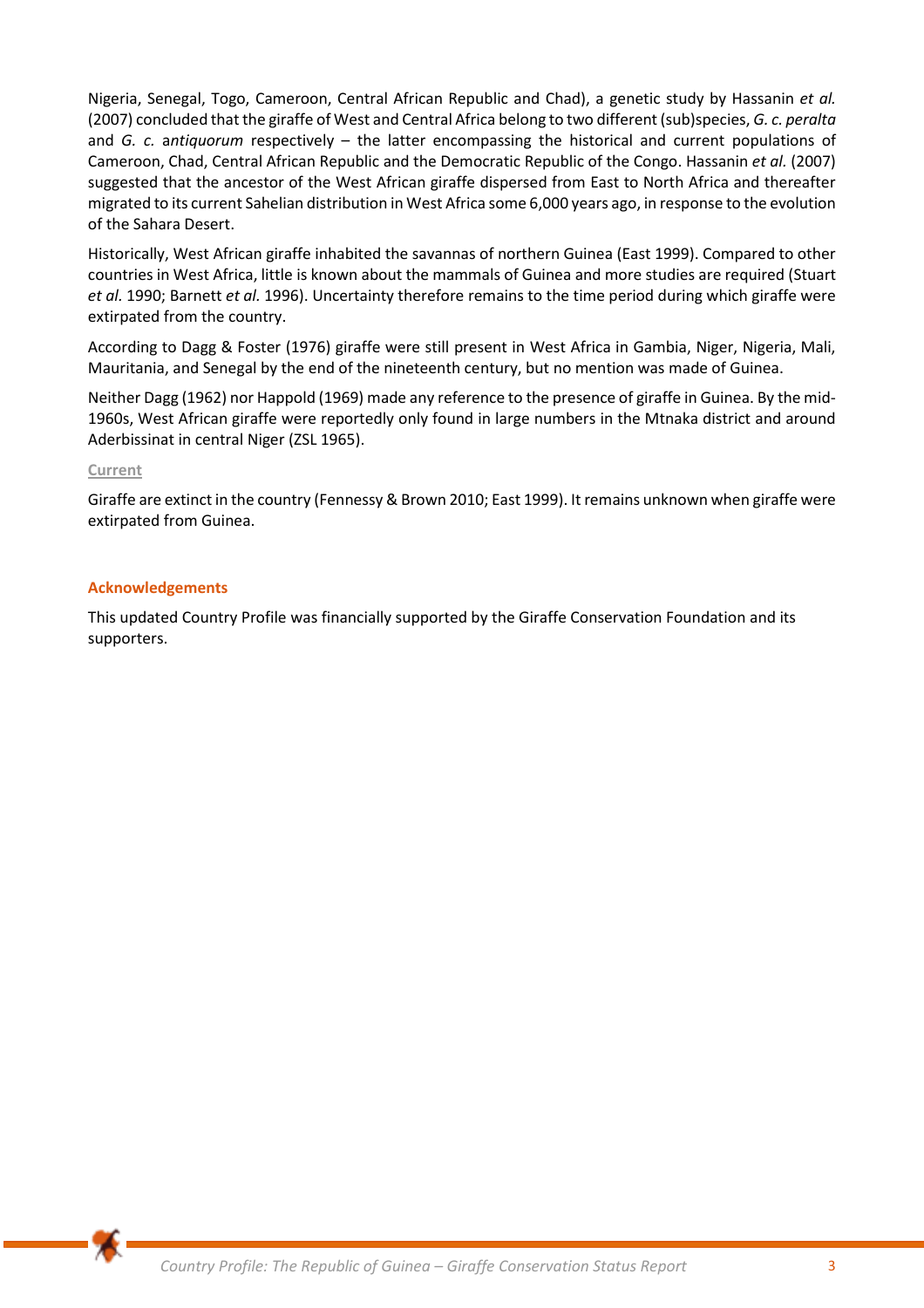#### **References**

Barnett, A. a., Prangley, M, Hayman, P.V., Diawara, D & Koman, J. 1996. A survey of the mammals of the Kounounkan Massif, South-Western Guinea, West Africa. *Journal of African Zoology* **110**:235-240.

Ciofolio, I. 1995. West Africa's last giraffes: the conflict between development and conservation. *Journal of Tropical Ecology* **11**: 577-588.

Ciofolio, I. & Le Pendu Y. 1998. Giraffes of Niger: An ethologic analysis to the local development. Ministry for the Plan, Ministry for Hydraulics and the Environment; European Union (EU) and Organization Neerlandaise of Developpement (SNV), Republic of Niger. Project N˚ EOF/ 9501 B 7 6200.

Dagg, A.I. 1962. *The distribution of the giraffe in Africa*. School of Graduate Studies, University of Waterloo, Waterloo, Ontario, Canada.

Dagg, A.I. & Foster, J.B. 1976. *The Giraffe: Its Biology, Behavior, and Ecology.* Van Nostrand Reinhold, New York, USA.

Dekeyser, P.L. 1955. Les mammifères de l'Afrique noire Française. Initiations Africaines 1,2. Ed., Institut Français d'Afrique noire, Dakar, 426 pp.

East, R. 1999. *African Antelope Database 1998.* IUCN/SSC Antelope Specialist Group. IUCN, Gland, Switserland and Cambridge, UK.

Fennessy, J. 2008. An overview of *Giraffa camelopardalis* taxonomy, distribution and conservation status, with a Namibian comparative and focus on the Kunene Region*. Journal* **56**. Namibia Scientific Society, Windhoek, Namibia.

Fennessy, J. & Brown, D. 2010. *Giraffa camelopardalis*. In: IUCN 2013. IUCN Red List of Threatened Species. Version 2013.1. [<www.iucnredlist.org>](http://www.iucnredlist.org/). Downloaded on 23 September 2013.

Fennessy, J., Bidon, T., Reuss, F., Kumar, V., Elkan, P., Nilsson, M.A., Vamberger, M. Fritz, U. & Janke, A. 2016. *Multi-locus analysis reveal four giraffes species instead of one.* Current Biology, **26:** 2543-2549.

Fennessy, J., Marais, A. & Tutchings, A. 2018. *Giraffa camelopardalis ssp. peralta*. The IUCN Red List of Threatened Species 2018: e.T136913A51140803. http://dx.doi.org/10.2305/IUCN.UK.2018- 2.RLTS.T136913A51140803.en. Downloaded on 22 March 2019.

FFI. 2014. Guinea. Fauna & Flora International.<http://www.fauna-flora.org/explore/guinea/>(Accessed 12 May 2014).

Happold, D.C.D. 1969. The present distribution and status of the giraffe in West Africa. *Mammalia* **33**: 516- 521.

Hassanin, A., Ropiquet A., Gourmand, A.L., Chardonnet, B. & Rigoulet, J. 2007. Mitochondrial DNA variability in *Giraffa camelopardalis*: consequences for taxonomy, phylogeography and conservation of giraffes in West and central Africa. *Comptes Rendus Biologies* **330**: 265-274.

IUCN 2012. *The IUCN Red List of Threatened Species. Version 2012.1*. [http://www.iucnredlist.org](http://www.iucnredlist.org/) (Downloaded on 24 August 2012).

Le Pendu, Y. & Ciofolio, I. 1999. Seasonal movement of giraffes in Niger. *Journal of Tropical Ecology* **15**: 341- 353.

Mauny, R. 1957. *Ré partition de la grande faune éthiopienne du Nord-Ouest africain, du Paléolithique a' nos jours.* Bulletin IFAN, Dakar, XVII (A): 246-278.

Muller, Z., Bercovitch, F., Brand, R., Brown, D., Brown, M., Bolger, D., Carter, K., Deacon, F., Doherty, J.B., Fennessy, J., Fennessy, S., Hussein, A.A., Lee, D., Marais, A., Strauss, M., Tutchings, A. & Wube, T. 2016. *Giraffa camelopardalis*. The IUCN Red List of Threatened Species 2018: e.T9194A51140239. www.iucnredlist.org/details/9194/0 (Accessed February 2019).